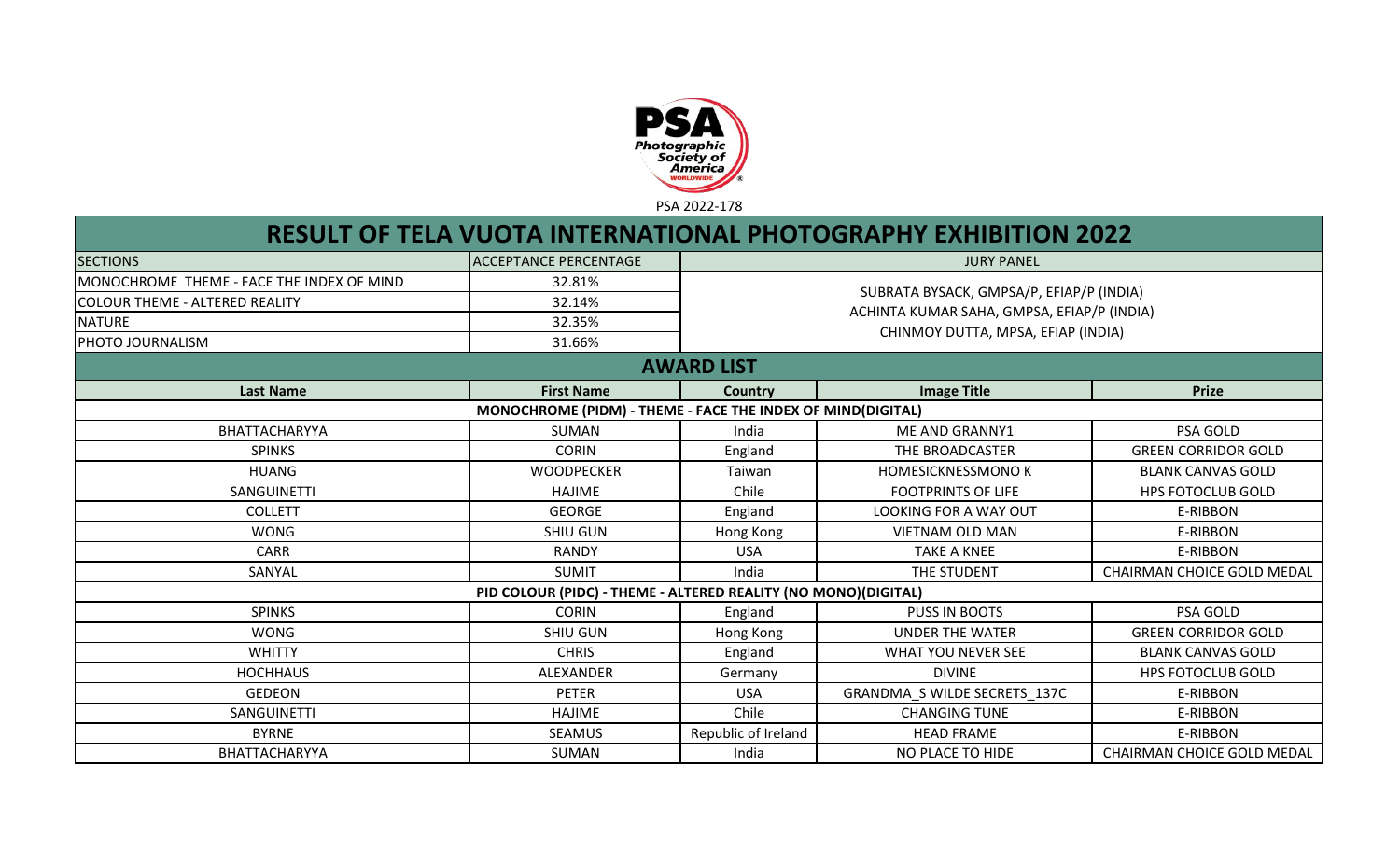|                    | NATURE (ND) - AS PER NATURE SECTIONAL DEFINITION(DIGITAL)                      |            |                                   |                                   |
|--------------------|--------------------------------------------------------------------------------|------------|-----------------------------------|-----------------------------------|
| <b>CHAN</b>        | TIN SANG                                                                       | Canada     | SHORT EARED OWL FIGHTING FOR VOLE | PSA GOLD                          |
| <b>DUTTA</b>       | <b>SURAJIT</b>                                                                 | India      | CHILDS PLAY                       | <b>GREEN CORRIDOR GOLD</b>        |
| BHATTACHARYYA      | SUMAN                                                                          | India      | KILL PARTY 201907                 | <b>BLANK CANVAS GOLD</b>          |
| LUO                | <b>JINGRU</b>                                                                  | <b>USA</b> | <b>CHASE</b>                      | <b>HPS FOTOCLUB GOLD</b>          |
| <b>COLLETT</b>     | <b>GEORGE</b>                                                                  | England    | <b>FISHING GANNET</b>             | E-RIBBON                          |
| <b>CARR</b>        | <b>RANDY</b>                                                                   | <b>USA</b> | <b>CLEAN BEHIND YOUR EARS</b>     | E-RIBBON                          |
| LAAKSO             | HANNU                                                                          | Finland    | YOU OR ME                         | E-RIBBON                          |
| CHAO               | LING JYI                                                                       | Taiwan     | <b>BEE EAGLE 35</b>               | <b>CHAIRMAN CHOICE GOLD MEDAL</b> |
|                    | PHOTO JOURNALISM (PJD) - AS PER PHOTO JOURNALISM SECTIONAL DEFINITION(DIGITAL) |            |                                   |                                   |
| <b>KUTSKIY</b>     | OLEG                                                                           | Ukraine    | DAY OF REMEMBRANCE                | PSA GOLD                          |
| <b>LEE</b>         | <b>NANCY</b>                                                                   | Canada     | RAFT FLIP ON OTTAWA RIVER         | <b>GREEN CORRIDOR GOLD</b>        |
| SANYAL             | <b>SUMIT</b>                                                                   | India      | <b>RUSH HOUR</b>                  | <b>BLANK CANVAS GOLD</b>          |
| <b>SANGUINETTI</b> | HAJIME                                                                         | Chile      | I M HUNGRY                        | <b>HPS FOTOCLUB GOLD</b>          |
| <b>COLLETT</b>     | <b>GEORGE</b>                                                                  | England    | THE FALLER                        | E-RIBBON                          |
| <b>OCONNELL</b>    | <b>SUE</b>                                                                     | England    | NO PARKING                        | E-RIBBON                          |
| ALLOUGHANI         | FAISAL                                                                         | Kuwait     | RUGBY 28                          | E-RIBBON                          |
| BHATTACHARYYA      | SUMAN                                                                          | India      | SWERAGE CLEANERS 202108           | CHAIRMAN CHOICE GOLD MEDAL        |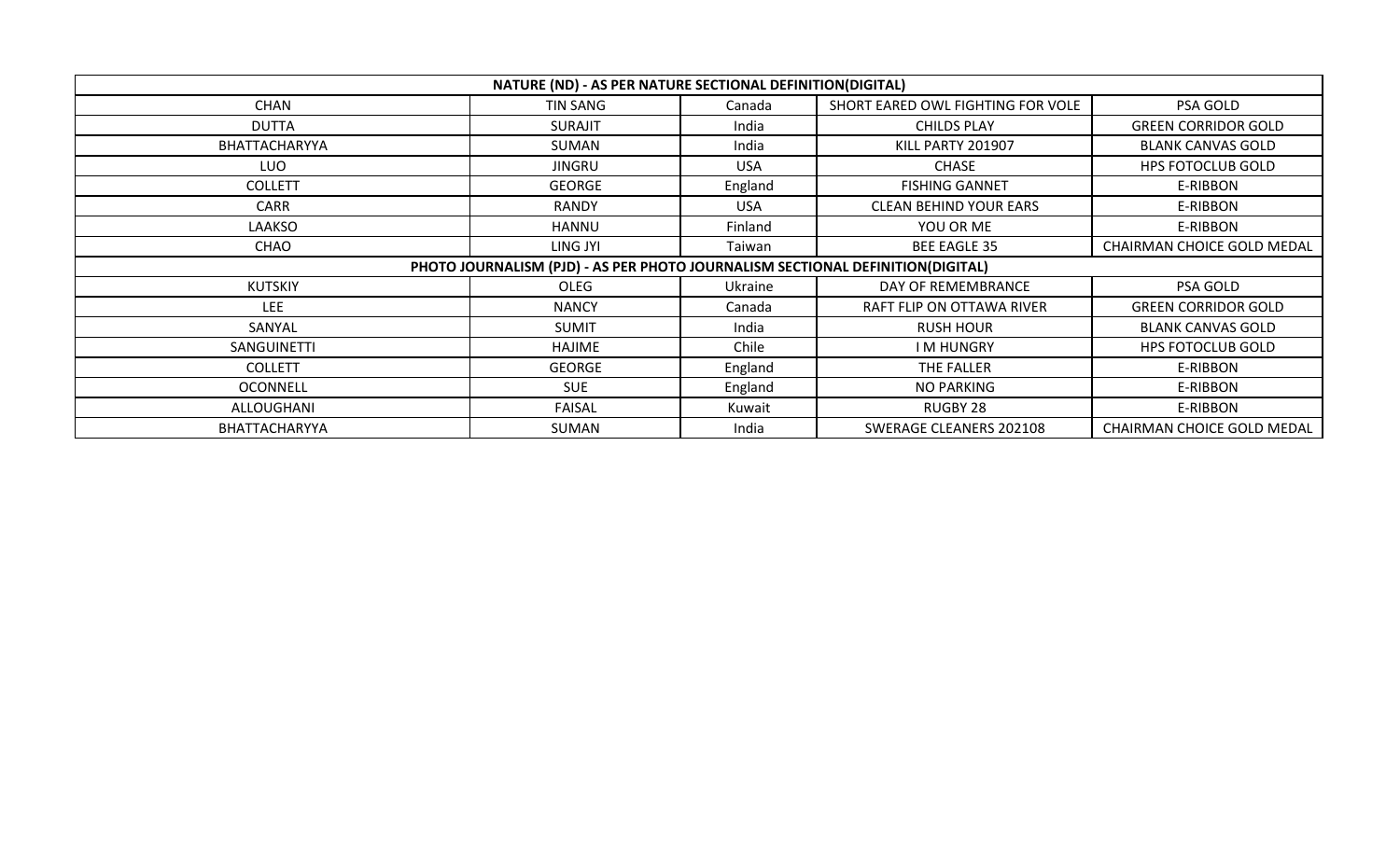|                     |            |                  |                   | <b>ACCEPTANCE LIST</b>    |                            |                                                    |
|---------------------|------------|------------------|-------------------|---------------------------|----------------------------|----------------------------------------------------|
| <b>Country</b>      | Salutation | <b>Last Name</b> | <b>First Name</b> | <b>Image Title</b>        | <b>Prize</b>               | <b>Section Name</b>                                |
| England             | Mr.        | <b>SPINKS</b>    | <b>CORIN</b>      | THE BROADCASTER           | <b>GREEN CORRIDOR GOLD</b> | MONOCHROME (PIDM) - THEME - FACE THE INDEX OF MIND |
| England             | Mr.        | <b>SPINKS</b>    | <b>CORIN</b>      | <b>CAPTAIN JACK</b>       | A                          | MONOCHROME (PIDM) - THEME - FACE THE INDEX OF MIND |
| Taiwan              | Mr.        | <b>HUANG</b>     | <b>WOODPECKER</b> | MINER WORK05 MONO K       | $\mathsf{A}$               | MONOCHROME (PIDM) - THEME - FACE THE INDEX OF MIND |
| England             | Dr.        | <b>COLLETT</b>   | GEORGE            | LOOKING FOR A WAY OUT     | E-RIBBON                   | MONOCHROME (PIDM) - THEME - FACE THE INDEX OF MIND |
| England             | Mr.        | <b>SPINKS</b>    | <b>CORIN</b>      | <b>SURVIVOR</b>           | A                          | MONOCHROME (PIDM) - THEME - FACE THE INDEX OF MIND |
| Taiwan              | Mr.        | <b>HUANG</b>     | <b>WOODPECKER</b> | HOMESICKNESSMONO K        | <b>BLANK CANVAS GOLD</b>   | MONOCHROME (PIDM) - THEME - FACE THE INDEX OF MIND |
| India               | Mr.        | SANYAL           | SUMIT             | THE STUDENT               | CHAIRMAN CHOICE GOLD MEDAL | MONOCHROME (PIDM) - THEME - FACE THE INDEX OF MIND |
| Taiwan              | Mr.        | <b>HUANG</b>     | WOODPECKER        | MINER WORK04MONO          | A                          | MONOCHROME (PIDM) - THEME - FACE THE INDEX OF MIND |
| Chile               | Mr.        | SANGUINETTI      | HAJIME            | <b>FOOTPRINTS OF LIFE</b> | HPS FOTOCLUB GOLD          | MONOCHROME (PIDM) - THEME - FACE THE INDEX OF MIND |
| Republic of Ireland | Mr.        | <b>BYRNE</b>     | SEAMUS            | <b>DARK MASK</b>          | A                          | MONOCHROME (PIDM) - THEME - FACE THE INDEX OF MIND |
| India               | Mr.        | BHATTACHARYYA    | SUMAN             | ME AND GRANNY1            | PSA GOLD                   | MONOCHROME (PIDM) - THEME - FACE THE INDEX OF MIND |
| India               | Mr.        | <b>BOSE</b>      | SANJAY            | <b>FOCUS</b>              | A                          | MONOCHROME (PIDM) - THEME - FACE THE INDEX OF MIND |
| India               | Mr.        | CHAUDHURI        | ASIM KUMAR        | LIFE SCARED               | A                          | MONOCHROME (PIDM) - THEME - FACE THE INDEX OF MIND |
| Taiwan              | Mr.        | <b>HUANG</b>     | <b>WOODPECKER</b> | MINER WORK01MONO          | Α                          | MONOCHROME (PIDM) - THEME - FACE THE INDEX OF MIND |
| <b>USA</b>          | Mr.        | CARR             | RANDY             | <b>GIVING MY ALL</b>      | Α                          | MONOCHROME (PIDM) - THEME - FACE THE INDEX OF MIND |
| Hong Kong           | Mr.        | <b>WONG</b>      | SHIU GUN          | RICE <sub>2</sub>         | Α                          | MONOCHROME (PIDM) - THEME - FACE THE INDEX OF MIND |
| Poland              | Mr.        | <b>KUCZYNSKI</b> | SEBASTIAN         | L1001281-2                | Α                          | MONOCHROME (PIDM) - THEME - FACE THE INDEX OF MIND |
| Hong Kong           | Ms.        | <b>CHAN</b>      | <b>DIANA</b>      | <b>DILIGENT WORKER</b>    | A                          | MONOCHROME (PIDM) - THEME - FACE THE INDEX OF MIND |
| Taiwan              | Mr.        | CHAO             | LING JYI          | <b>BALLET 2</b>           | Α                          | MONOCHROME (PIDM) - THEME - FACE THE INDEX OF MIND |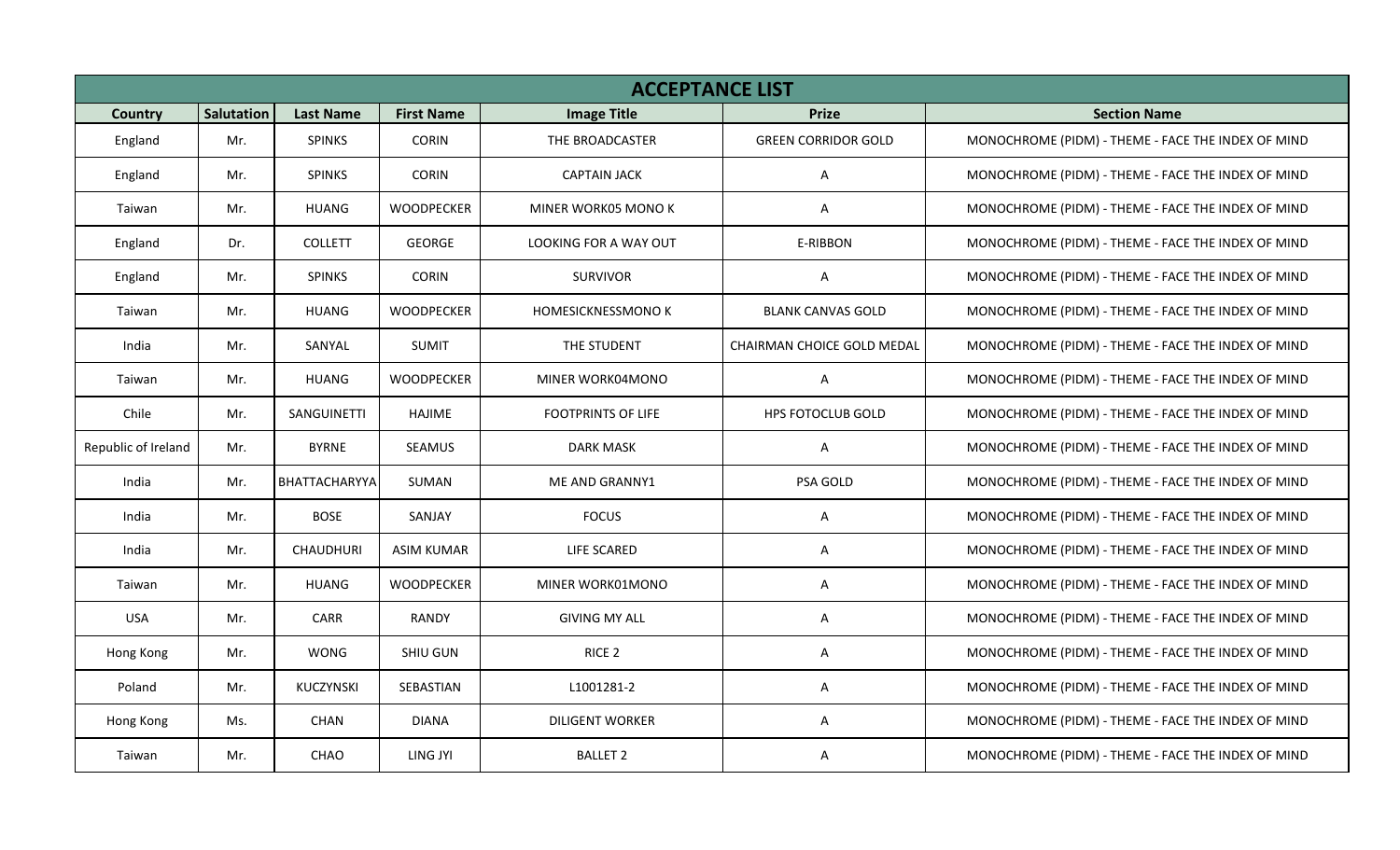| Ukraine     | Mr. | <b>KUTSKIY</b>   | OLEG              | SEA WOLF                           | A        | MONOCHROME (PIDM) - THEME - FACE THE INDEX OF MIND |
|-------------|-----|------------------|-------------------|------------------------------------|----------|----------------------------------------------------|
| Australia   | Mr. | ENGLISH          | IAN               | <b>BEFORE TV</b>                   | A        | MONOCHROME (PIDM) - THEME - FACE THE INDEX OF MIND |
| India       | Mr. | SANYAL           | <b>SUMIT</b>      | <b>KID MONK</b>                    | A        | MONOCHROME (PIDM) - THEME - FACE THE INDEX OF MIND |
| New Zealand | Mr. | <b>MAIL</b>      | <b>MARKHAM</b>    | PREPARED FOR THE PANDEMIC          | Α        | MONOCHROME (PIDM) - THEME - FACE THE INDEX OF MIND |
| Germany     | Dr. | MEINBERG         | <b>VOLKER</b>     | NYC PRIDE 02                       | Α        | MONOCHROME (PIDM) - THEME - FACE THE INDEX OF MIND |
| India       | Mr. | BHATTACHARYYA    | SUMAN             | <b>MONALISA</b>                    | A        | MONOCHROME (PIDM) - THEME - FACE THE INDEX OF MIND |
| England     | Dr. | <b>COLLETT</b>   | <b>GEORGE</b>     | MUD AND BARBED WIRE                | A        | MONOCHROME (PIDM) - THEME - FACE THE INDEX OF MIND |
| Austria     | Mr. | <b>HABRINGER</b> | WOLFGANG          | <b>SCHWEJK 58</b>                  | A        | MONOCHROME (PIDM) - THEME - FACE THE INDEX OF MIND |
| Ukraine     | Mr. | KUTSKIY          | OLEG              | IN THE PORT                        | Α        | MONOCHROME (PIDM) - THEME - FACE THE INDEX OF MIND |
| <b>USA</b>  | Mr. | CARR             | <b>RANDY</b>      | LEG TAKEDOWN                       | A        | MONOCHROME (PIDM) - THEME - FACE THE INDEX OF MIND |
| Germany     | Dr. | MEINBERG         | <b>VOLKER</b>     | <b>BAFFIN ISLAND 10</b>            | A        | MONOCHROME (PIDM) - THEME - FACE THE INDEX OF MIND |
| India       | Mr. | CHAUDHURI        | <b>ASIM KUMAR</b> | <b>WORK OF BRAIN 1</b>             | A        | MONOCHROME (PIDM) - THEME - FACE THE INDEX OF MIND |
| Poland      | Mr. | KUCZYNSKI        | SEBASTIAN         | <b>COVID-19 TIME PORTRAIT-EDIT</b> | A        | MONOCHROME (PIDM) - THEME - FACE THE INDEX OF MIND |
| Turkey      | Mr. | <b>SIMSEK</b>    | <b>OZCAN</b>      | <b>DUGUN</b>                       | Α        | MONOCHROME (PIDM) - THEME - FACE THE INDEX OF MIND |
| India       | Mr. | CHAUDHURI        | <b>ASIM KUMAR</b> | FREE 23A                           | Α        | MONOCHROME (PIDM) - THEME - FACE THE INDEX OF MIND |
| India       | Mr. | SANYAL           | <b>SUMIT</b>      | <b>BLIND SPOT</b>                  | A        | MONOCHROME (PIDM) - THEME - FACE THE INDEX OF MIND |
| England     | Dr. | <b>COLLETT</b>   | GEORGE            | DETERMINATION                      | A        | MONOCHROME (PIDM) - THEME - FACE THE INDEX OF MIND |
| Australia   | Mr. | <b>ENGLISH</b>   | <b>IAN</b>        | SURPRISED                          | Α        | MONOCHROME (PIDM) - THEME - FACE THE INDEX OF MIND |
| Taiwan      | Mr. | CHAO             | LING JYI          | MINER6                             | A        | MONOCHROME (PIDM) - THEME - FACE THE INDEX OF MIND |
| Hong Kong   | Mr. | <b>WONG</b>      | SHIU GUN          | VIETNAM OLD MAN                    | E-RIBBON | MONOCHROME (PIDM) - THEME - FACE THE INDEX OF MIND |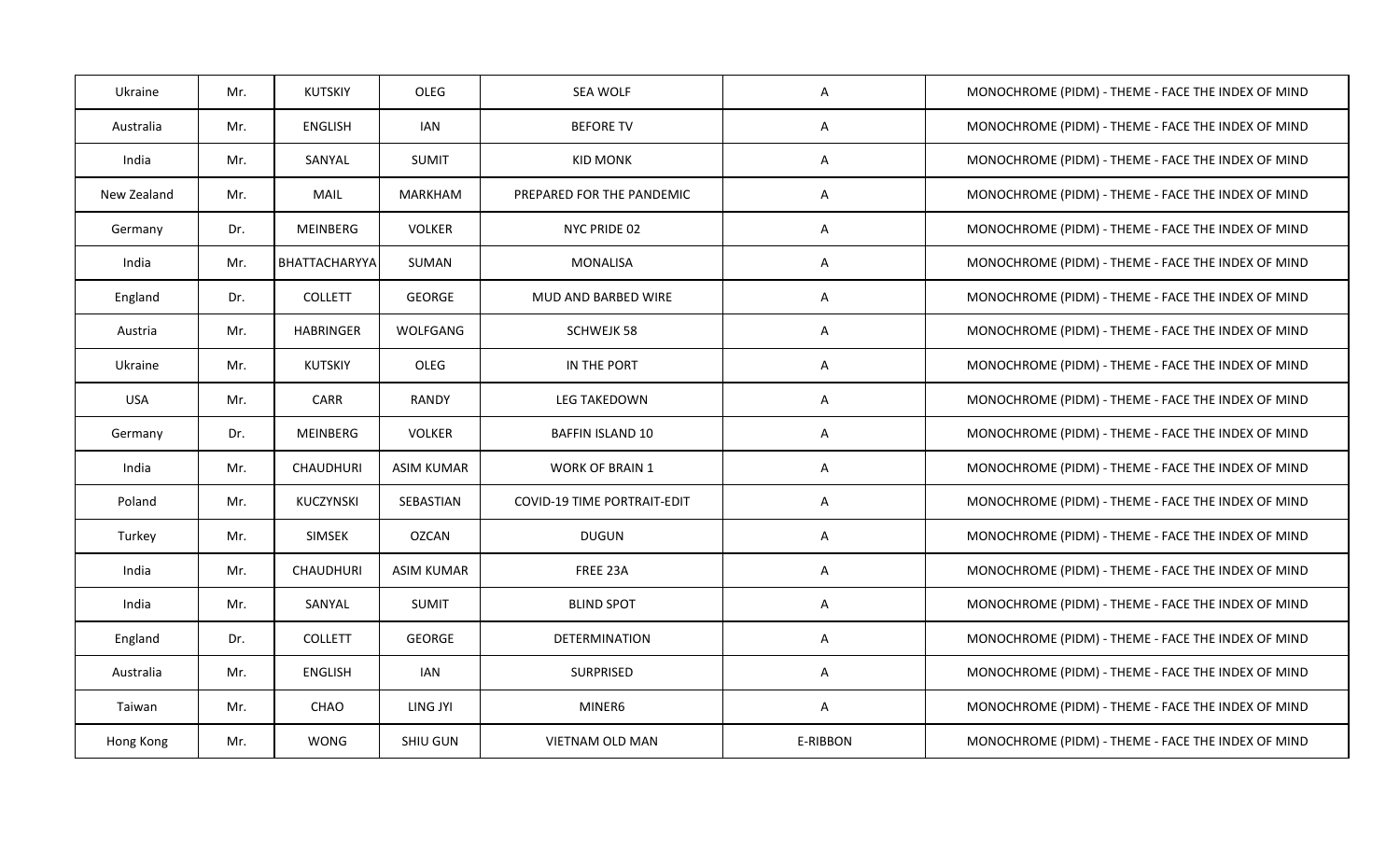| Hong Kong           | Mr. | <b>WONG</b>     | SHIU GUN       | THE SAXOPHONIST                   | A                          | MONOCHROME (PIDM) - THEME - FACE THE INDEX OF MIND    |
|---------------------|-----|-----------------|----------------|-----------------------------------|----------------------------|-------------------------------------------------------|
| <b>USA</b>          | Mr. | <b>CARR</b>     | <b>RANDY</b>   | <b>TAKE A KNEE</b>                | E-RIBBON                   | MONOCHROME (PIDM) - THEME - FACE THE INDEX OF MIND    |
| South Africa        | Mr. | WILSON          | DAVID          | <b>COLUMBIA RD MUSICIANS</b>      | A                          | MONOCHROME (PIDM) - THEME - FACE THE INDEX OF MIND    |
| England             | Mr. | <b>SPINKS</b>   | <b>CORIN</b>   | PUSS IN BOOTS                     | PSA GOLD                   | PID COLOUR (PIDC) - THEME - ALTERED REALITY (NO MONO) |
| England             | Mr. | <b>SPINKS</b>   | <b>CORIN</b>   | <b>GREMLIN HOLMES</b>             | A                          | PID COLOUR (PIDC) - THEME - ALTERED REALITY (NO MONO) |
| <b>USA</b>          | Mr. | <b>GEDEON</b>   | PETER          | GRANDMA_S WILDE SECRETS_137C      | E-RIBBON                   | PID COLOUR (PIDC) - THEME - ALTERED REALITY (NO MONO) |
| Hong Kong           | Mr. | <b>WONG</b>     | SHIU GUN       | WATER POURING DOWN                | Α                          | PID COLOUR (PIDC) - THEME - ALTERED REALITY (NO MONO) |
| New Zealand         | Mr. | <b>MAIL</b>     | <b>MARKHAM</b> | <b>ISOLATION IS OVER</b>          | A                          | PID COLOUR (PIDC) - THEME - ALTERED REALITY (NO MONO) |
| Germany             | Mr. | <b>HOCHHAUS</b> | ALEXANDER      | <b>DREAM OF LIBERTY</b>           | A                          | PID COLOUR (PIDC) - THEME - ALTERED REALITY (NO MONO) |
| Germany             | Mr. | <b>HOCHHAUS</b> | ALEXANDER      | <b>DREAM ROOM</b>                 | A                          | PID COLOUR (PIDC) - THEME - ALTERED REALITY (NO MONO) |
| Hong Kong           | Mr. | <b>WONG</b>     | SHIU GUN       | UNDER THE WATER                   | <b>GREEN CORRIDOR GOLD</b> | PID COLOUR (PIDC) - THEME - ALTERED REALITY (NO MONO) |
| England             | Mr. | <b>SPINKS</b>   | <b>CORIN</b>   | <b>BATMAN VS BANE</b>             | A                          | PID COLOUR (PIDC) - THEME - ALTERED REALITY (NO MONO) |
| Australia           | Mr. | <b>ENGLISH</b>  | <b>IAN</b>     | <b>HEAD OVER HEELS</b>            | Α                          | PID COLOUR (PIDC) - THEME - ALTERED REALITY (NO MONO) |
| England             | Mr. | <b>WHITTY</b>   | <b>CHRIS</b>   | WHAT YOU NEVER SEE                | <b>BLANK CANVAS GOLD</b>   | PID COLOUR (PIDC) - THEME - ALTERED REALITY (NO MONO) |
| England             | Mr. | <b>SPINKS</b>   | <b>CORIN</b>   | <b>QUEEN OF THE DARK DOMINION</b> | A                          | PID COLOUR (PIDC) - THEME - ALTERED REALITY (NO MONO) |
| New Zealand         | Mr. | <b>MAIL</b>     | <b>MARKHAM</b> | <b>CITY IN THE SKY</b>            | Α                          | PID COLOUR (PIDC) - THEME - ALTERED REALITY (NO MONO) |
| New Zealand         | Mr. | MAIL            | <b>MARKHAM</b> | <b>FANTASY ISLAND 1</b>           | Α                          | PID COLOUR (PIDC) - THEME - ALTERED REALITY (NO MONO) |
| Germany             | Mr. | <b>HOCHHAUS</b> | ALEXANDER      | <b>DIVINE</b>                     | HPS FOTOCLUB GOLD          | PID COLOUR (PIDC) - THEME - ALTERED REALITY (NO MONO) |
| Republic of Ireland | Mr. | <b>BYRNE</b>    | SEAMUS         | <b>HEAD FRAME</b>                 | E-RIBBON                   | PID COLOUR (PIDC) - THEME - ALTERED REALITY (NO MONO) |
| Australia           | Mr. | <b>ENGLISH</b>  | <b>IAN</b>     | SETTLERS HUT                      | A                          | PID COLOUR (PIDC) - THEME - ALTERED REALITY (NO MONO) |
|                     |     |                 |                |                                   |                            |                                                       |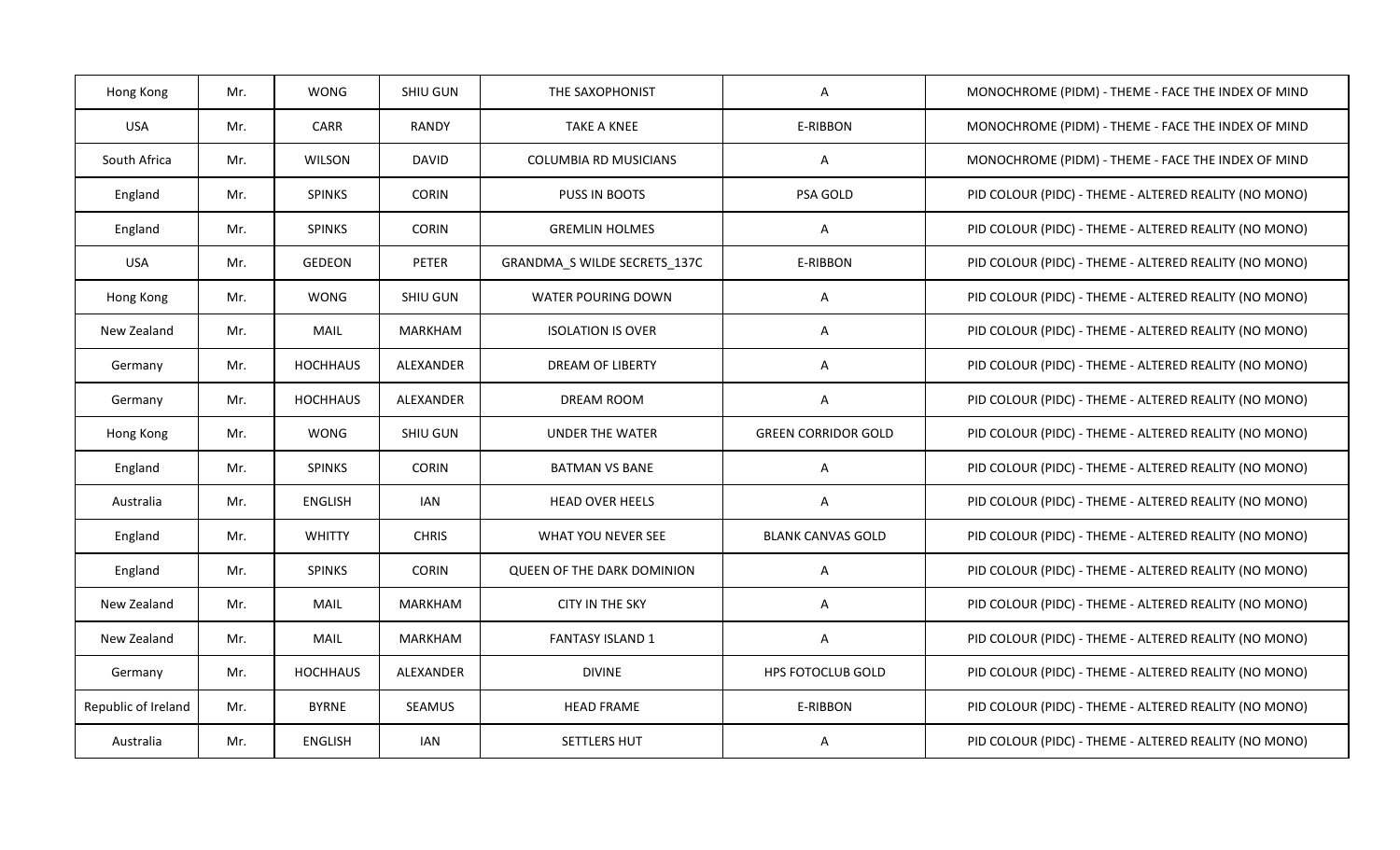| Germany             | Mr. | <b>HOCHHAUS</b>  | ALEXANDER         | <b>ATLANTIS</b>                   | A                          | PID COLOUR (PIDC) - THEME - ALTERED REALITY (NO MONO) |
|---------------------|-----|------------------|-------------------|-----------------------------------|----------------------------|-------------------------------------------------------|
| Chile               | Mr. | SANGUINETTI      | HAJIME            | <b>MOUTH TUNNEL1</b>              | A                          | PID COLOUR (PIDC) - THEME - ALTERED REALITY (NO MONO) |
| <b>USA</b>          | Mr. | <b>GEDEON</b>    | PETER             | <b>MISGIVINGS II</b>              | A                          | PID COLOUR (PIDC) - THEME - ALTERED REALITY (NO MONO) |
| England             | Mr. | <b>WHITTY</b>    | <b>CHRIS</b>      | SOUP OF THE DAY                   | A                          | PID COLOUR (PIDC) - THEME - ALTERED REALITY (NO MONO) |
| New Zealand         | Mr. | <b>MAIL</b>      | <b>MARKHAM</b>    | <b>LAST DANCE</b>                 | A                          | PID COLOUR (PIDC) - THEME - ALTERED REALITY (NO MONO) |
| Australia           | Mr. | <b>ENGLISH</b>   | <b>IAN</b>        | THATS A SCARY SIGHT               | Α                          | PID COLOUR (PIDC) - THEME - ALTERED REALITY (NO MONO) |
| Chile               | Mr. | SANGUINETTI      | <b>HAJIME</b>     | <b>CHANGING TUNE</b>              | E-RIBBON                   | PID COLOUR (PIDC) - THEME - ALTERED REALITY (NO MONO) |
| Republic of Ireland | Mr. | <b>BYRNE</b>     | SEAMUS            | <b>PRINCESS DREAM</b>             | Α                          | PID COLOUR (PIDC) - THEME - ALTERED REALITY (NO MONO) |
| <b>USA</b>          | Mr. | GEDEON           | PETER             | DEVINE MESSENGER                  | Α                          | PID COLOUR (PIDC) - THEME - ALTERED REALITY (NO MONO) |
| India               | Mr. | BHATTACHARYYA    | SUMAN             | NO PLACE TO HIDE                  | CHAIRMAN CHOICE GOLD MEDAL | PID COLOUR (PIDC) - THEME - ALTERED REALITY (NO MONO) |
| Hong Kong           | Mr. | <b>WONG</b>      | SHIU GUN          | <b>ONE FEMALE EAGLE</b>           | A                          | PID COLOUR (PIDC) - THEME - ALTERED REALITY (NO MONO) |
| Kuwait              | Mr. | ALLOUGHANI       | <b>FAISAL</b>     | KNIGHT 4                          | Α                          | PID COLOUR (PIDC) - THEME - ALTERED REALITY (NO MONO) |
| <b>USA</b>          | Mr. | GEDEON           | PETER             | ALIEN LAND HOMAGE TO MAGRITTE 1   | Α                          | PID COLOUR (PIDC) - THEME - ALTERED REALITY (NO MONO) |
| Republic of Ireland | Mr. | <b>BYRNE</b>     | SEAMUS            | <b>HALLOWEEN 2</b>                | Α                          | PID COLOUR (PIDC) - THEME - ALTERED REALITY (NO MONO) |
| India               | Mr. | BHATTACHARYYA    | SUMAN             | <b>EFFECTS OF BIODIVERSITY 34</b> | Α                          | PID COLOUR (PIDC) - THEME - ALTERED REALITY (NO MONO) |
| Taiwan              | Mr. | CHAO             | LING JYI          | DISABLED11                        | A                          | PID COLOUR (PIDC) - THEME - ALTERED REALITY (NO MONO) |
| India               | Mr. | BHATTACHARYYA    | SUMAN             | LANDSCAPE 202112                  | Α                          | PID COLOUR (PIDC) - THEME - ALTERED REALITY (NO MONO) |
| Taiwan              | Mr. | <b>HUANG</b>     | <b>WOODPECKER</b> | <b>WONDERFUL DANCE K2</b>         | Α                          | PID COLOUR (PIDC) - THEME - ALTERED REALITY (NO MONO) |
| India               | Mr. | <b>CHAUDHURI</b> | <b>ASIM KUMAR</b> | FREEDOM 6                         | A                          | PID COLOUR (PIDC) - THEME - ALTERED REALITY (NO MONO) |
| Canada              | Mr. | <b>CHAN</b>      | <b>TIN SANG</b>   | SHORT EARED OWL FIGHTING FOR VOLE | PSA GOLD                   | NATURE (ND) - AS PER NATURE SECTIONAL DEFINITION      |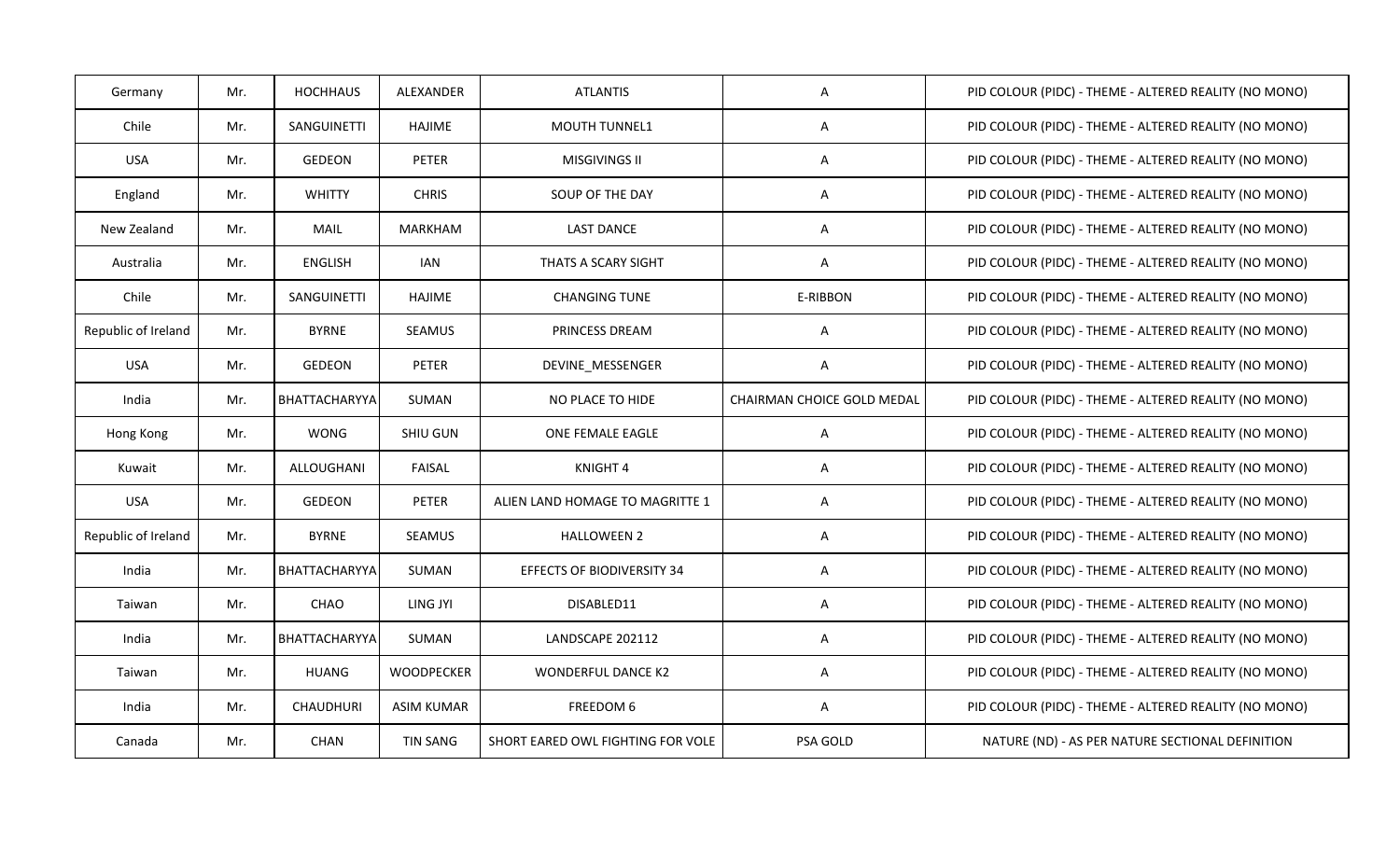| India      | Mr.  | BHATTACHARYYA  | <b>SUMAN</b>    | KILL PARTY 201907                     | <b>BLANK CANVAS GOLD</b>   | NATURE (ND) - AS PER NATURE SECTIONAL DEFINITION |
|------------|------|----------------|-----------------|---------------------------------------|----------------------------|--------------------------------------------------|
| Sweden     | Mr.  | HOLMBERG       | <b>KENT</b>     | <b>VULTURE PIED CROW 190521091215</b> | A                          | NATURE (ND) - AS PER NATURE SECTIONAL DEFINITION |
| <b>USA</b> | Mrs. | LUO            | <b>JINGRU</b>   | <b>HAIBG</b>                          | Α                          | NATURE (ND) - AS PER NATURE SECTIONAL DEFINITION |
| Canada     | Mr.  | CHAN           | <b>TIN SANG</b> | MALE EASTERN BLUE BIRD FEEDING        | A                          | NATURE (ND) - AS PER NATURE SECTIONAL DEFINITION |
| India      | Mr.  | <b>DUTTA</b>   | <b>SURAJIT</b>  | <b>CHILDS PLAY</b>                    | <b>GREEN CORRIDOR GOLD</b> | NATURE (ND) - AS PER NATURE SECTIONAL DEFINITION |
| Canada     | Mr.  | CHAN           | <b>TIN SANG</b> | RED FOX AND KIT                       | Α                          | NATURE (ND) - AS PER NATURE SECTIONAL DEFINITION |
| <b>USA</b> | Mrs. | LUO            | <b>JINGRU</b>   | CHASE                                 | HPS FOTOCLUB GOLD          | NATURE (ND) - AS PER NATURE SECTIONAL DEFINITION |
| India      | Mr.  | BHATTACHARYYA  | SUMAN           | CHEETAH AFTER KILL 21                 | Α                          | NATURE (ND) - AS PER NATURE SECTIONAL DEFINITION |
| Kuwait     | Mr.  | ALLOUGHANI     | FAISAL          | <b>FALCON 7</b>                       | A                          | NATURE (ND) - AS PER NATURE SECTIONAL DEFINITION |
| Wales      | Mr.  | <b>EDWARDS</b> | DAVID L         | LION PRIDE FEEDING                    | Α                          | NATURE (ND) - AS PER NATURE SECTIONAL DEFINITION |
| Hong Kong  | Ms.  | CHAN           | <b>DIANA</b>    | <b>ME FIRST</b>                       | A                          | NATURE (ND) - AS PER NATURE SECTIONAL DEFINITION |
| India      | Mr.  | <b>DUTTA</b>   | <b>SURAJIT</b>  | MID DAY MEAL                          | Α                          | NATURE (ND) - AS PER NATURE SECTIONAL DEFINITION |
| Taiwan     | Mr.  | CHAO           | LING JYI        | <b>BLUE BIRD 2</b>                    | A                          | NATURE (ND) - AS PER NATURE SECTIONAL DEFINITION |
| Hong Kong  | Ms.  | CHAN           | <b>DIANA</b>    | <b>BINGO</b>                          | A                          | NATURE (ND) - AS PER NATURE SECTIONAL DEFINITION |
| Taiwan     | Mr.  | CHAO           | LING JYI        | <b>BEE EAGLE 35</b>                   | CHAIRMAN CHOICE GOLD MEDAL | NATURE (ND) - AS PER NATURE SECTIONAL DEFINITION |
| India      | Mr.  | BHATTACHARYYA  | SUMAN           | TEACHING THE CRAFT 2                  | Α                          | NATURE (ND) - AS PER NATURE SECTIONAL DEFINITION |
| India      | Mr.  | LAMANI         | <b>KIRAN</b>    | <b>BUTTERFLY MATING</b>               | A                          | NATURE (ND) - AS PER NATURE SECTIONAL DEFINITION |
| England    | Dr.  | <b>COLLETT</b> | <b>GEORGE</b>   | <b>FISHING GANNET</b>                 | E-RIBBON                   | NATURE (ND) - AS PER NATURE SECTIONAL DEFINITION |
| Taiwan     | Mr.  | CHAO           | LING JYI        | <b>BUBULCUS IBIS2</b>                 | A                          | NATURE (ND) - AS PER NATURE SECTIONAL DEFINITION |
| India      | Mr.  | LAMANI         | <b>KIRAN</b>    | <b>EMIGRANT MATING</b>                | A                          | NATURE (ND) - AS PER NATURE SECTIONAL DEFINITION |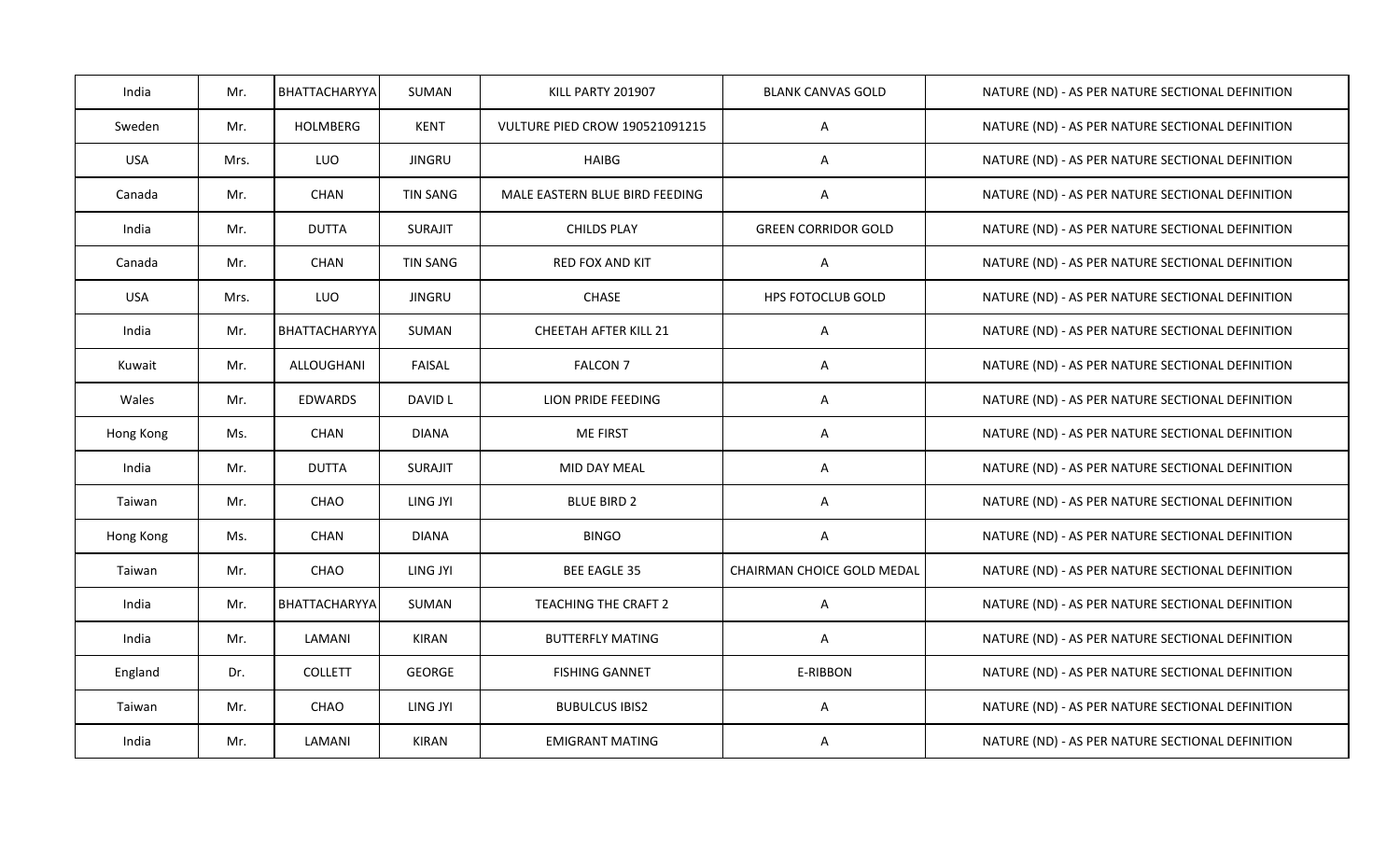| Austria      | Mr. | <b>HABRINGER</b> | WOLFGANG      | KANGAROOS 61                   | A        | NATURE (ND) - AS PER NATURE SECTIONAL DEFINITION |
|--------------|-----|------------------|---------------|--------------------------------|----------|--------------------------------------------------|
| Australia    | Mr. | <b>ENGLISH</b>   | <b>IAN</b>    | SILVER GULL WITH PUFFER FISH   | A        | NATURE (ND) - AS PER NATURE SECTIONAL DEFINITION |
| Kuwait       | Mr. | ALLOUGHANI       | <b>FAISAL</b> | <b>FALCON 6</b>                | A        | NATURE (ND) - AS PER NATURE SECTIONAL DEFINITION |
| Kuwait       | Mr. | ALLOUGHANI       | FAISAL        | <b>FALCON 9</b>                | Α        | NATURE (ND) - AS PER NATURE SECTIONAL DEFINITION |
| India        | Mr. | <b>DUTTA</b>     | SURAJIT       | CARE                           | A        | NATURE (ND) - AS PER NATURE SECTIONAL DEFINITION |
| England      | Dr. | <b>COLLETT</b>   | GEORGE        | BEE EATER AND DRAGONFLY        | Α        | NATURE (ND) - AS PER NATURE SECTIONAL DEFINITION |
| Switzerland  | Mr. | JENZER           | <b>URS</b>    | C2 OKAVANGO 3 033              | A        | NATURE (ND) - AS PER NATURE SECTIONAL DEFINITION |
| Switzerland  | Mr. | JENZER           | <b>URS</b>    | C1 OKAVANGO 3 123              | A        | NATURE (ND) - AS PER NATURE SECTIONAL DEFINITION |
| Taiwan       | Mr. | CHAO             | LING JYI      | ARDEA INTERMEDIA1              | A        | NATURE (ND) - AS PER NATURE SECTIONAL DEFINITION |
| Austria      | Mr. | <b>HABRINGER</b> | WOLFGANG      | <b>HAUBENLANGUR 42</b>         | Α        | NATURE (ND) - AS PER NATURE SECTIONAL DEFINITION |
| Switzerland  | Mr. | JENZER           | <b>URS</b>    | C4 ANTARKTIS KONIGSPINGUINE 1  | A        | NATURE (ND) - AS PER NATURE SECTIONAL DEFINITION |
| India        | Mr. | LAMANI           | <b>KIRAN</b>  | LIZARD MATING                  | A        | NATURE (ND) - AS PER NATURE SECTIONAL DEFINITION |
| <b>USA</b>   | Mr. | <b>CARR</b>      | RANDY         | <b>CLEAN BEHIND YOUR EARS</b>  | E-RIBBON | NATURE (ND) - AS PER NATURE SECTIONAL DEFINITION |
| South Africa | Mr. | WILSON           | <b>DAVID</b>  | CAPE FUR SEALS AND JACKAL      | Α        | NATURE (ND) - AS PER NATURE SECTIONAL DEFINITION |
| Hong Kong    | Ms. | CHAN             | <b>DIANA</b>  | <b>GET READY TO FLY</b>        | A        | NATURE (ND) - AS PER NATURE SECTIONAL DEFINITION |
| Switzerland  | Mr. | <b>JENZER</b>    | <b>URS</b>    | C3 BASSTOELPEL 15              | A        | NATURE (ND) - AS PER NATURE SECTIONAL DEFINITION |
| India        | Mr. | LAMANI           | <b>KIRAN</b>  | <b>BEAR WITH PUPS</b>          | Α        | NATURE (ND) - AS PER NATURE SECTIONAL DEFINITION |
| England      | Dr. | <b>COLLETT</b>   | GEORGE        | LITTLE BITTERN WITH SMALL FISH | A        | NATURE (ND) - AS PER NATURE SECTIONAL DEFINITION |
| England      | Dr. | <b>COLLETT</b>   | GEORGE        | KINGFISHER SHAKING DRY         | Α        | NATURE (ND) - AS PER NATURE SECTIONAL DEFINITION |
| India        | Mr. | <b>CHAUDHURI</b> | ASIM KUMAR    | <b>CORMORANT CATCH 10</b>      | A        | NATURE (ND) - AS PER NATURE SECTIONAL DEFINITION |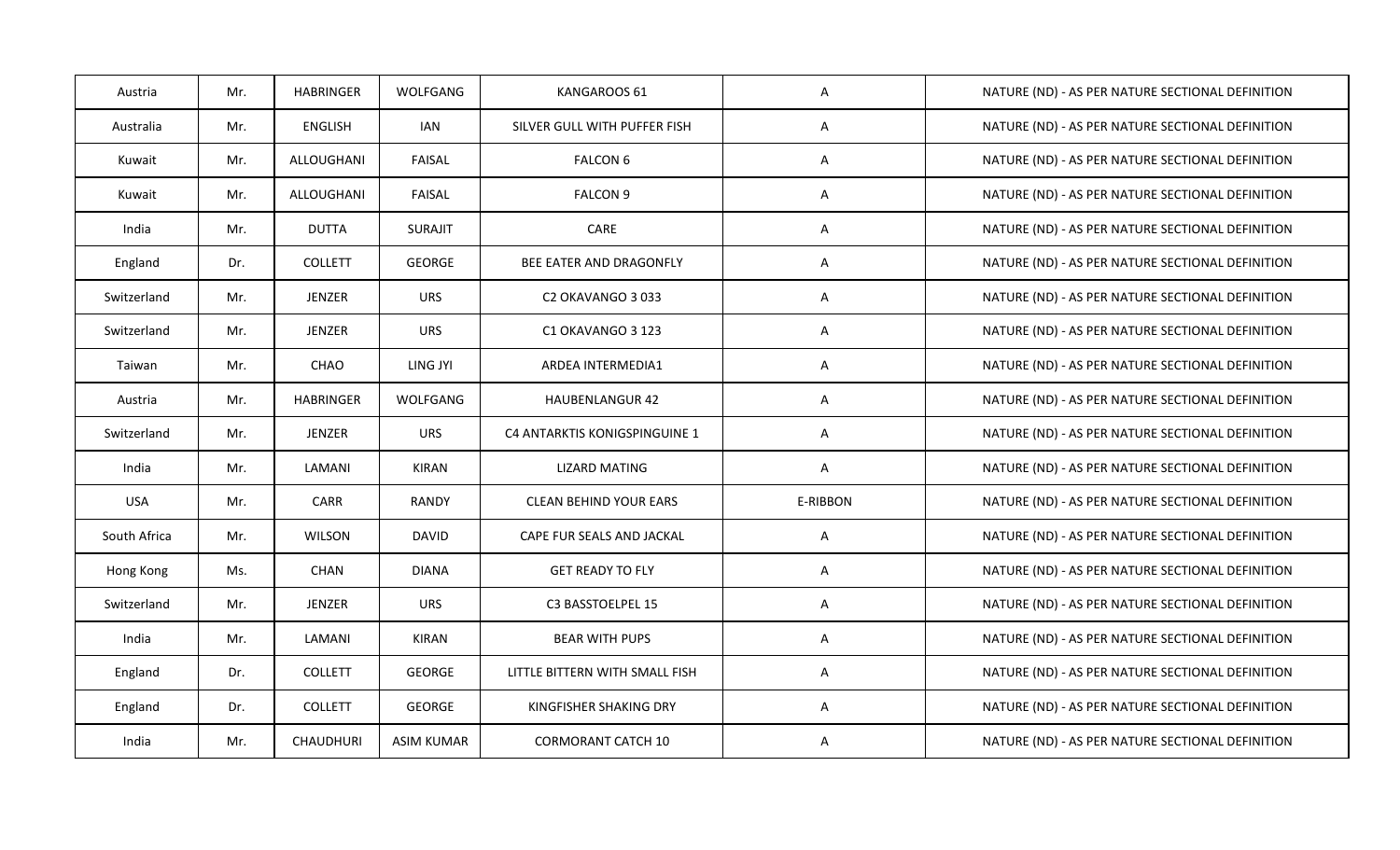| NATURE (ND) - AS PER NATURE SECTIONAL DEFINITION           |
|------------------------------------------------------------|
| NATURE (ND) - AS PER NATURE SECTIONAL DEFINITION           |
| NATURE (ND) - AS PER NATURE SECTIONAL DEFINITION           |
| PHOTO JOURNALISM (PJD) - AS PER PHOTO JOURNALISM SECTIONAL |
| PHOTO JOURNALISM (PJD) - AS PER PHOTO JOURNALISM SECTIONAL |
| PHOTO JOURNALISM (PJD) - AS PER PHOTO JOURNALISM SECTIONAL |
| PHOTO JOURNALISM (PJD) - AS PER PHOTO JOURNALISM SECTIONAL |
| PHOTO JOURNALISM (PJD) - AS PER PHOTO JOURNALISM SECTIONAL |
| PHOTO JOURNALISM (PJD) - AS PER PHOTO JOURNALISM SECTIONAL |
| PHOTO JOURNALISM (PJD) - AS PER PHOTO JOURNALISM SECTIONAL |
| PHOTO JOURNALISM (PJD) - AS PER PHOTO JOURNALISM SECTIONAL |
| PHOTO JOURNALISM (PJD) - AS PER PHOTO JOURNALISM SECTIONAL |
| PHOTO JOURNALISM (PJD) - AS PER PHOTO JOURNALISM SECTIONAL |
| PHOTO JOURNALISM (PJD) - AS PER PHOTO JOURNALISM SECTIONAL |
| PHOTO JOURNALISM (PJD) - AS PER PHOTO JOURNALISM SECTIONAL |
| PHOTO JOURNALISM (PJD) - AS PER PHOTO JOURNALISM SECTIONAL |
| PHOTO JOURNALISM (PJD) - AS PER PHOTO JOURNALISM SECTIONAL |
| PHOTO JOURNALISM (PJD) - AS PER PHOTO JOURNALISM SECTIONAL |
| PHOTO JOURNALISM (PJD) - AS PER PHOTO JOURNALISM SECTIONAL |
|                                                            |
|                                                            |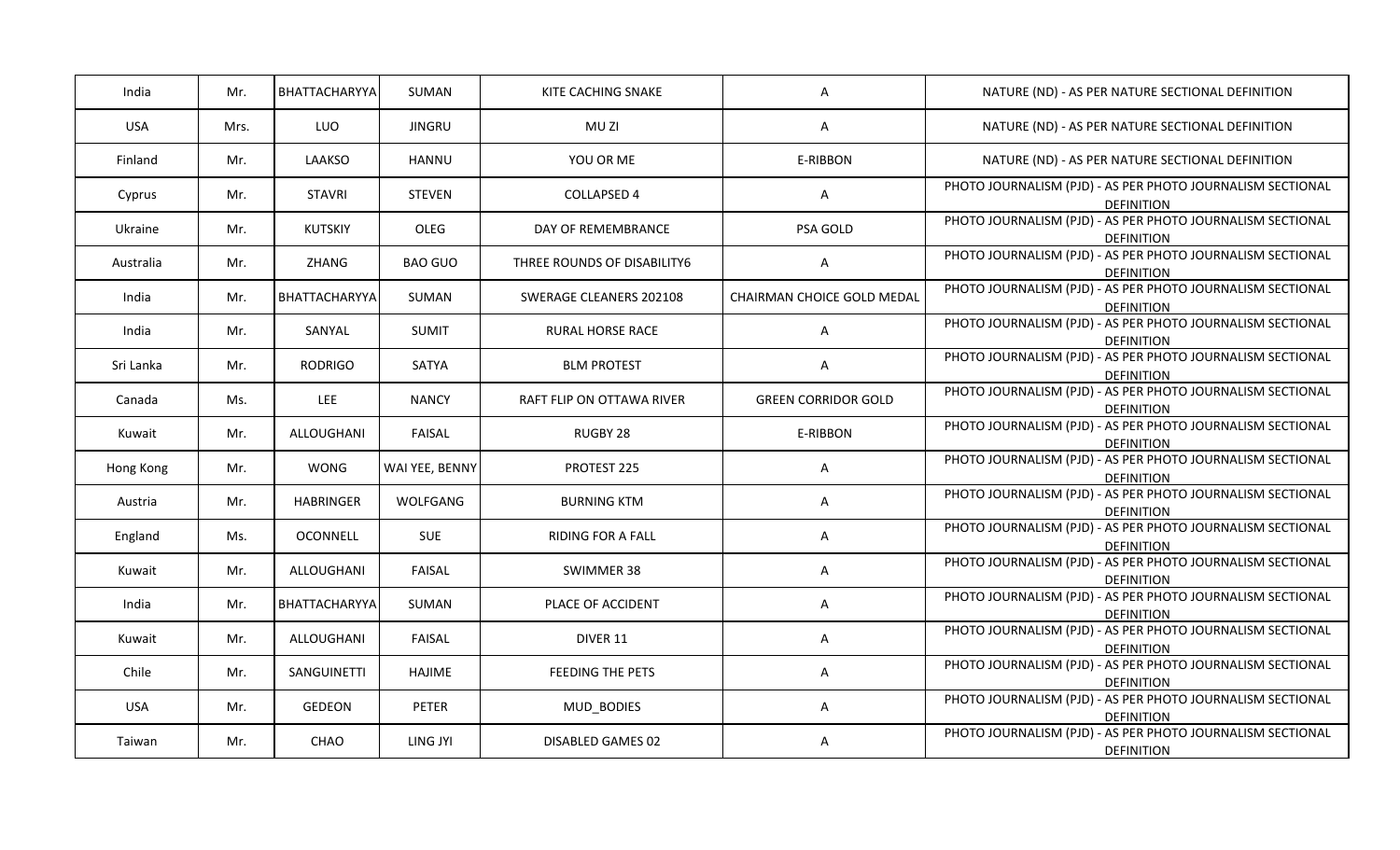| Mr. | <b>RODRIGO</b>   | SATYA          | <b>BLACK WOMENS LIVES MATTER</b> | A                                                 | PHOTO JOURNALISM (PJD) - AS PER PHOTO JOURNALISM SECTIONAL<br><b>DEFINITION</b> |
|-----|------------------|----------------|----------------------------------|---------------------------------------------------|---------------------------------------------------------------------------------|
| Mr. | <b>HABRINGER</b> | WOLFGANG       | <b>DREIKAMPF</b>                 | Α                                                 | PHOTO JOURNALISM (PJD) - AS PER PHOTO JOURNALISM SECTIONAL<br><b>DEFINITION</b> |
| Dr. | <b>COLLETT</b>   | GEORGE         | THE FALLER                       | E-RIBBON                                          | PHOTO JOURNALISM (PJD) - AS PER PHOTO JOURNALISM SECTIONAL<br><b>DEFINITION</b> |
| Mr. | ZHANG            | <b>BAO GUO</b> | <b>KEEP PACE</b>                 | $\mathsf{A}$                                      | PHOTO JOURNALISM (PJD) - AS PER PHOTO JOURNALISM SECTIONAL<br><b>DEFINITION</b> |
| Ms. | OCONNELL         | SUE            | <b>NO PARKING</b>                | E-RIBBON                                          | PHOTO JOURNALISM (PJD) - AS PER PHOTO JOURNALISM SECTIONAL<br><b>DEFINITION</b> |
| Mr. | SANGUINETTI      | HAJIME         | <b>IMHUNGRY</b>                  | <b>HPS FOTOCLUB GOLD</b>                          | PHOTO JOURNALISM (PJD) - AS PER PHOTO JOURNALISM SECTIONAL<br><b>DEFINITION</b> |
| Mr. | <b>WHITTY</b>    | <b>CHRIS</b>   | ALTERCATION OVER ROAD RAGE       | A                                                 | PHOTO JOURNALISM (PJD) - AS PER PHOTO JOURNALISM SECTIONAL<br><b>DEFINITION</b> |
| Mr. | LAAKSO           | HANNU          | THE CHASE                        | A                                                 | PHOTO JOURNALISM (PJD) - AS PER PHOTO JOURNALISM SECTIONAL<br><b>DEFINITION</b> |
| Mr. | <b>ENGLISH</b>   | <b>IAN</b>     | RACING IN A STORM                | A                                                 | PHOTO JOURNALISM (PJD) - AS PER PHOTO JOURNALISM SECTIONAL<br><b>DEFINITION</b> |
| Mr. | SANYAL           | <b>SUMIT</b>   | <b>DEODHANI</b>                  | A                                                 | PHOTO JOURNALISM (PJD) - AS PER PHOTO JOURNALISM SECTIONAL<br><b>DEFINITION</b> |
| Mr. | SANYAL           | <b>SUMIT</b>   | <b>RUSH HOUR</b>                 | <b>BLANK CANVAS GOLD</b>                          | PHOTO JOURNALISM (PJD) - AS PER PHOTO JOURNALISM SECTIONAL<br><b>DEFINITION</b> |
| Mr. | WONG             | SHIU GUN       | JAPANESE FESTIVAL                | A                                                 | PHOTO JOURNALISM (PJD) - AS PER PHOTO JOURNALISM SECTIONAL<br><b>DEFINITION</b> |
| Dr. | <b>COLLETT</b>   | GEORGE         | TOUR DE YORKSHIRE LEADERS        | A                                                 | PHOTO JOURNALISM (PJD) - AS PER PHOTO JOURNALISM SECTIONAL<br><b>DEFINITION</b> |
| Mr. | <b>YESILTAS</b>  | <b>BEKIR</b>   | AVRASYARUN20                     | A                                                 | PHOTO JOURNALISM (PJD) - AS PER PHOTO JOURNALISM SECTIONAL<br><b>DEFINITION</b> |
| Mr. | <b>WHITTY</b>    | <b>CHRIS</b>   | RED ARROWS 126                   | Α                                                 | PHOTO JOURNALISM (PJD) - AS PER PHOTO JOURNALISM SECTIONAL<br><b>DEFINITION</b> |
| Mr. | CARR             | RANDY          | JAWBREAKER 3                     | Α                                                 | PHOTO JOURNALISM (PJD) - AS PER PHOTO JOURNALISM SECTIONAL<br><b>DEFINITION</b> |
| Mr. | ALLOUGHANI       | FAISAL         | INSISTENCY                       | A                                                 | PHOTO JOURNALISM (PJD) - AS PER PHOTO JOURNALISM SECTIONAL<br><b>DEFINITION</b> |
| Mr. | CHAO             | LING JYI       | KING SHIP 3                      | Α                                                 | PHOTO JOURNALISM (PJD) - AS PER PHOTO JOURNALISM SECTIONAL<br><b>DEFINITION</b> |
| Mr. | CHAO             | LING JYI       | KING SHIP 7                      | A                                                 | PHOTO JOURNALISM (PJD) - AS PER PHOTO JOURNALISM SECTIONAL<br><b>DEFINITION</b> |
|     |                  |                |                                  | Α                                                 | PHOTO JOURNALISM (PJD) - AS PER PHOTO JOURNALISM SECTIONAL                      |
|     |                  |                |                                  | Mr.<br><b>HABRINGER</b><br>WOLFGANG<br>SIDECAR 55 |                                                                                 |